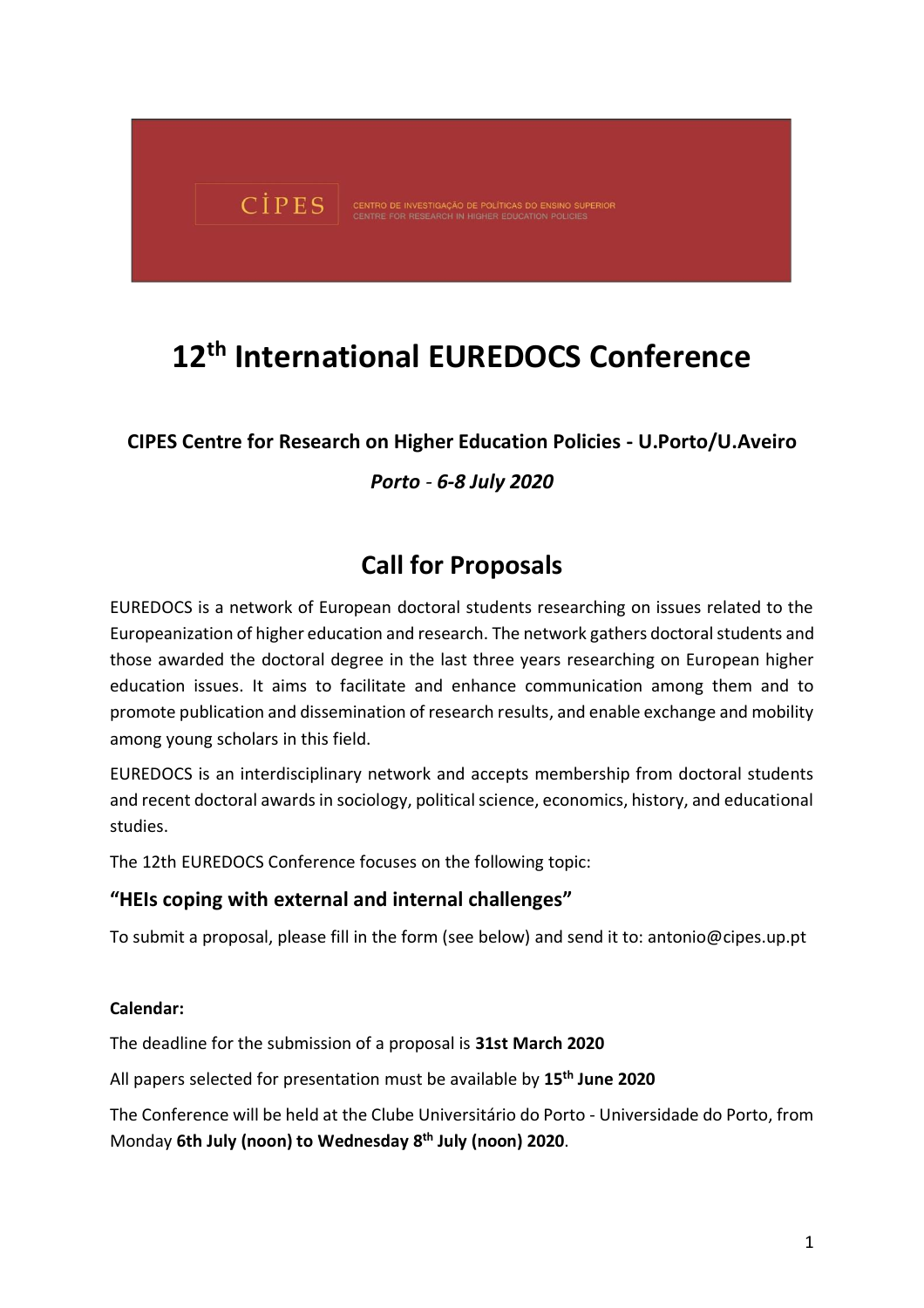# **Theme - The 12th EUREDOCS Conference will focus on the following theme: "HEIs coping with external and internal challenges".**

In recent years, higher education systems have changed significantly in response to rising global challenges and various national policy initiatives. In the context of knowledge economy, higher education institutions were called to respond to social, economic, environmental and political demands challenging their external and internal regulation. A reconfiguration of the sector along market rules and a pervasive influence of managerial and economic dimensions upon academic management were simultaneously developed.

The rationale for many of these changes cannot be found exclusively within higher education and its analysis needs to consider higher education specificities and the examination of wider transformations taking place in the public sector all over the Western societies since the late twentieth century.

Higher education institutions have been interacting with this changing context, dealing with growing international and national competition while considering the interests of a variety of stakeholders. Their organisational forms, governance and management have been, and still are, under scrutiny in the pursuit of organisational performance, accurate coordination and control systems. But now questions arise whether these organizational and governance forms are appropriate for universities to respond to new challenges of climate crisis, large scale population movements, and challenges to EU values and democracy.

The EUREDOCS Conference welcomes papers focusing on how higher education institutions are interacting and responding to these transformations. Namely:

- the impacts of the governance reforms on the decision-making structures and processes of higher education institutions and their missions;

- the impacts of quality assessment and accreditation systems aiming to improve the control function over HE, HE system(s) and institutions on institutions internal environment, and academic and management staff;

- how does performance management contribute to HEIs achievement and accomplishment of their changing economic and social missions.

This focus does not limit the topics explored to answer these questions (e.g. access, funding, quality, careers, graduate employment, etc.), nor the methodological approaches. Additionally, the emphasis on institutions and their actors does not preclude, rather encourages, comparative approaches from international and national standpoints and multidisciplinary perspectives.

#### **Open track:**

Preference will be given to great proposals related to the conference theme, but the EUREDOCS conference also provides an open track option to allow other PhD students working on other European topics and issues in Higher education research to contribute to the conference.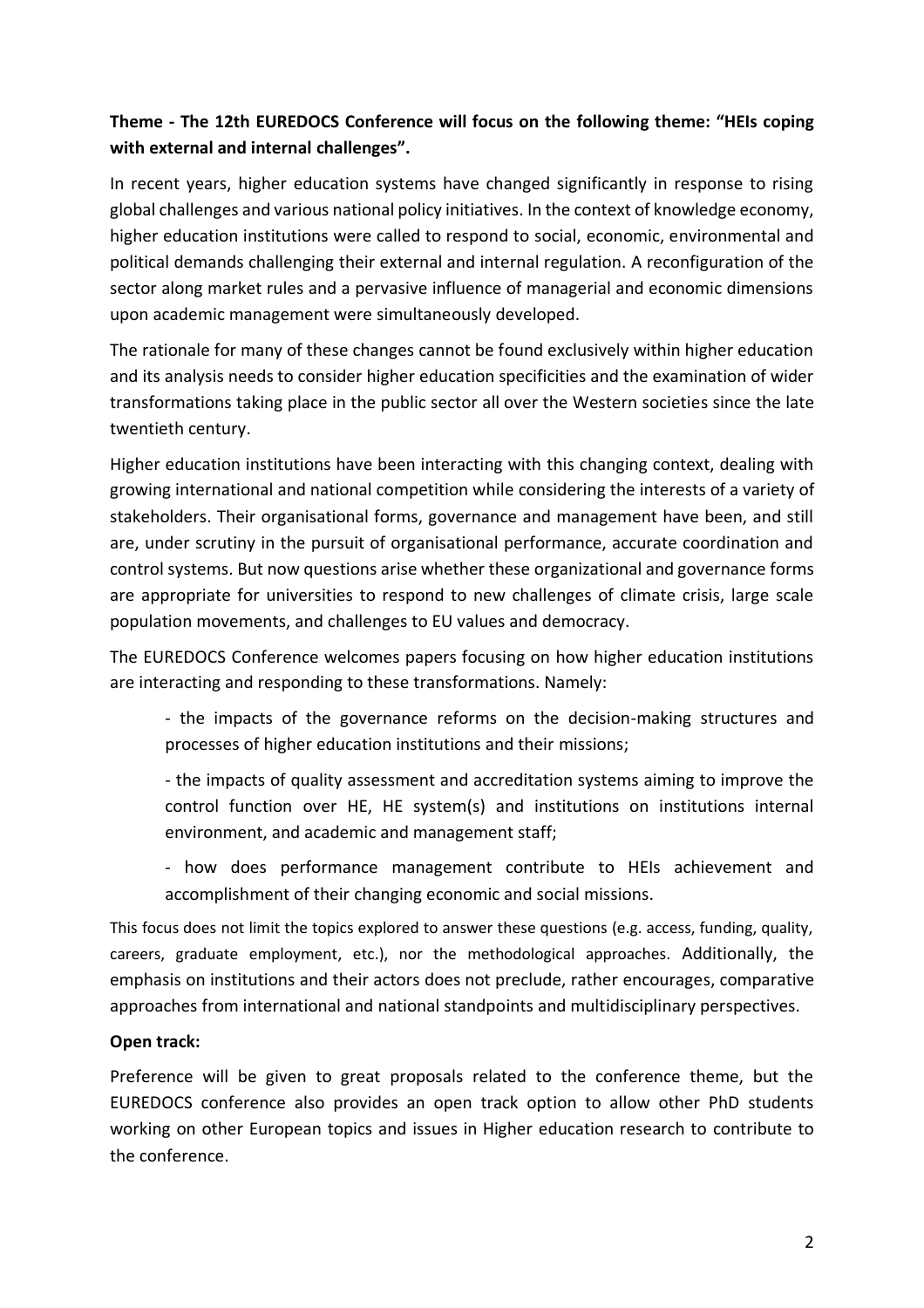# **Organisation of the 2018 EUREDOCS Conference**

The 12th EUREDOCS Conference will be held at the Clube Universitário do Porto – University of Porto, from the **6th** to the **8th July, 2020** (Monday noon to Wednesday noon).

The Conference will be organised in four sessions (one on Monday, two on Tuesday and one on Wednesday) of approximately four hours duration. In each session no more than four papers will be presented and discussed (45 to 60 minutes for each paper). The attendance of doctoral students without contributing a paper is possible. Participants without a paper have to cover their own expenses. Accommodation and food expenses will be covered for participants presenting a paper. All participants will have to pay for their travelling expenses.

All papers selected for presentation must be available by **15th June 2020**.

Participants and discussants will be asked to read the papers in advance of the Conference. Contributors will have 15 minutes to present a short version of their paper. For each paper a discussant will be assigned from among the other participants to comment on the presented paper (for 15 minutes as well). A general discussion will follow for 15 to 30 minutes.

Each session is chaired by a senior researcher, usually a member of the Scientific Committee.

Contributors have to pay themselves for their travel costs. Accommodation and meals in Porto will be covered by the organisation.

#### **Requirements:**

Being a doctoral student or having recently (not earlier than **January 2019**) defended your thesis and working on a topic concerning higher education and/or research.

#### **Proposals:**

Submit a proposal (two pages maximum) on a topic to be presented by using the proposal form at the end of this text. The proposal and the potential presentation must be in English.

#### **Submission of proposals:**

Proposals should be sent by email to: antonio@cipes.up.pt by the **31st March 2020**.

#### **Selection process**

The proposals will be reviewed by the members of the Scientific Committee of EUREDOCS. The main assessment criterion will be the relevance, quality and clarity of the proposal for the theme of the Conference. For those papers submitted on the open track, the Scientific Committee will consider the significance of the topic to be developed. All papers will be considered for their overall research quality. We appreciate proposals based on solid empirical material (quantitative as well as qualitative) and including an appropriate theoretical framework. The evaluation of the proposals will consider the number of years already spent working on the PhD thesis.

Replies will be sent to the applicants at the end of **April 2020**.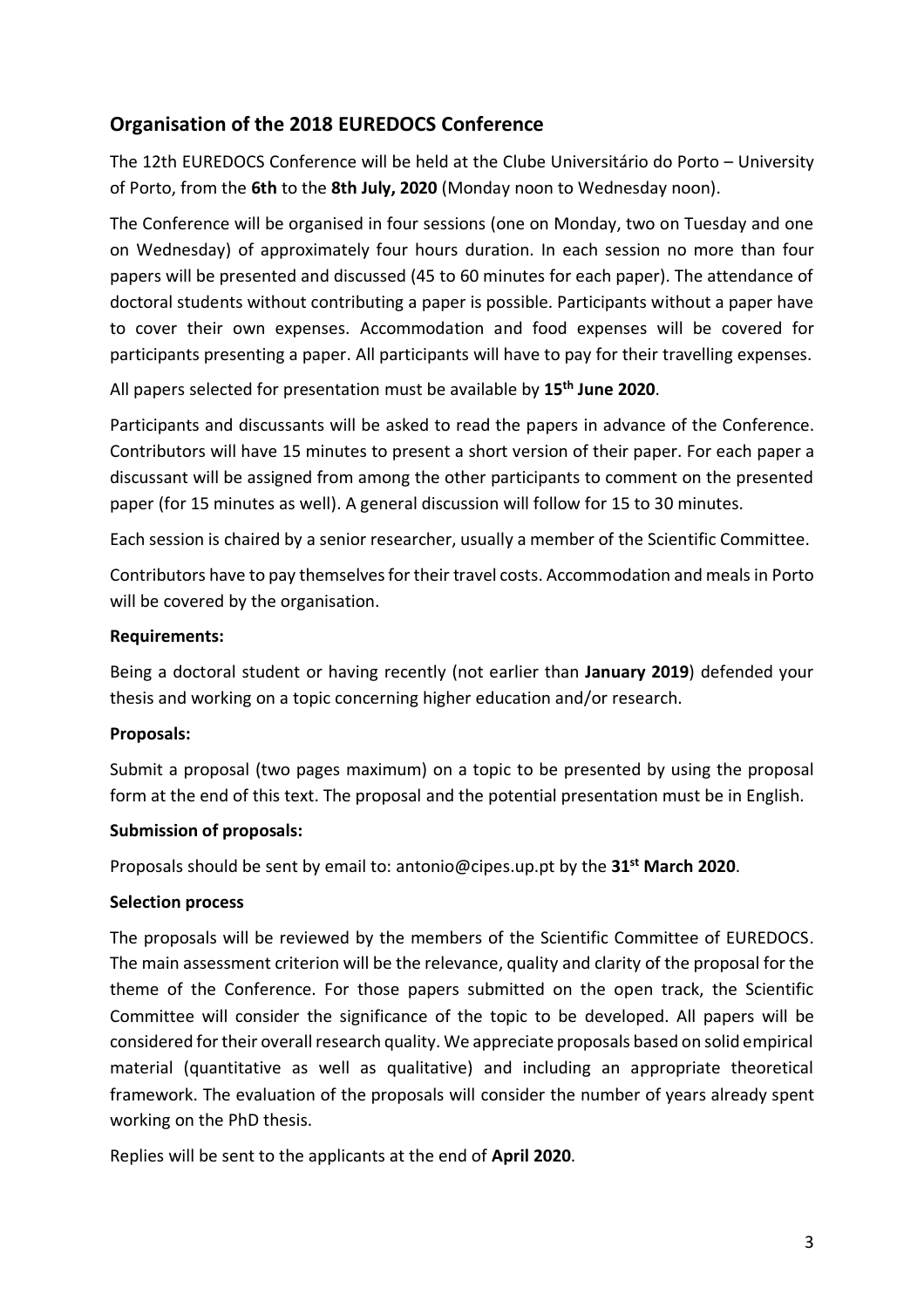# **More about EUREDOCS?**

#### **1. The Network**

EUREDOCS is a network of European doctoral students working on issues related to the Europeanization of higher education and research. The network was created in 2004 upon the initiative of Sylvain Kahn (at the time Director for European Affairs) and Christine Musselin (at the time Director of the Centre de Sociologie des Organisations) at Sciences Po in Paris.

EUREDOCS aims to facilitate and enable more communication among doctoral students and those awarded the doctoral degree in the last three years researching on European higher education issues. The network also aims to promote publication and dissemination of research results and to facilitate exchange and mobility among young scholars in this field.

EUREDOCS is an interdisciplinary network and accepts membership from doctoral students and from those recently awarded doctoral degree in sociology, political science, economics, history, and educational studies.

Europeanization of higher education and research is to be understood in a broad sense. It obviously addresses the Europeanization of national higher education and research policies. It also includes the analysis of the (potential) harmonisation, standardisation, convergence or normalisation processes that might affect the structure, academic curricula, accreditation procedures, the quality assessment and assurance systems, academic career patterns, the role of higher education institutions in local or regional development, the structure of university governance, the production of knowledge, the relationships between research and industry, the institutional structures for teaching and/or research etc. Furthermore, it deals with the role of supra-national bodies in these processes, the influence of American models, the impact of internationalization, etc.

#### **2. The Activities**

The activities of the EUREDOCS network mainly consist of:

• organizing regular international conferences,

• a directory collecting detailed information about doctoral students, about their PhD topics in progress and recently defended in the field of Europeanization of higher education and research,

#### **3. The Euredocs Scientific Committee**

In order to develop and run this network, Sciences Po has founded a scientific committee composed of seven well-known European research centres and their representatives:

• CIPES, Center for Research in Higher Education Policies, Portugal (Pedro Teixeira and António Magalhães)

• CSO, Sciences Po and CNRS, France (Christine Musselin and Pauline Ravinet, University of Lille)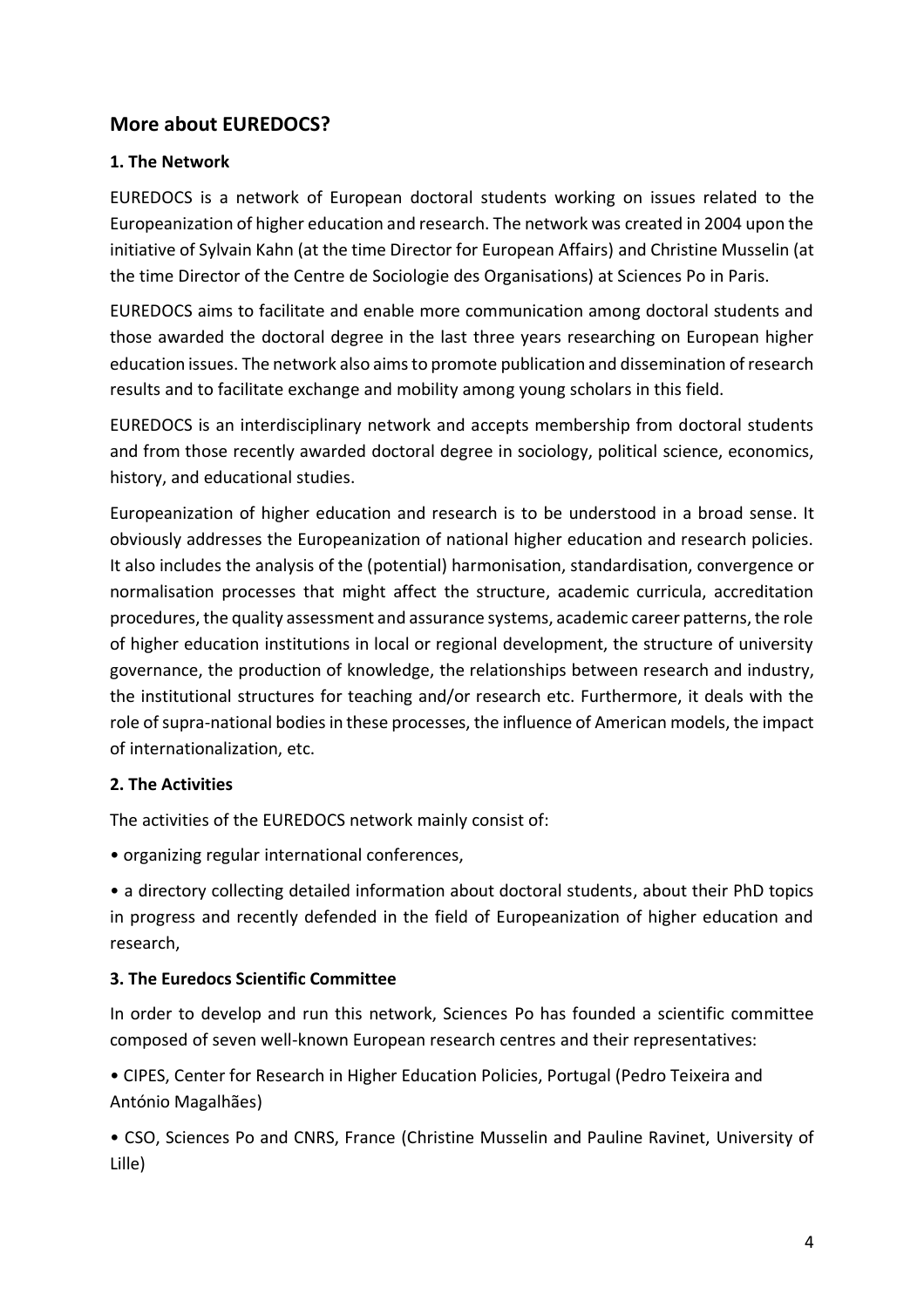- CHEF, Aarhus University, Denmark (Susan Wright)
- UCL Institute of Education, University of London, United Kingdom (Vincent Carpentier)

• International Centre for Higher Education Research (INCHER-Kassel), University of Kassel, Germany (Georg Krücken)

• OSPS, University of Lausanne, Switzerland (Gaële Goastellec)

• Department of Administration and Organization Theory, University of Bergen, Norway (Svein Michelsen)

The conferences are organised jointly by the members of the Scientific Committee who also review the papers submitted. The Scientific Committee will also select the best papers of each conference and look for a possibility to publish them in an international journal.

#### **4. The EUREDOCS Conferences**

One of the objectives of the EUREDOCS network is to organize international conferences for doctoral students and new doctoral degree holders related to the EUREDOCS thematic priorities and interests. These conferences aim to:

- promote exchange, foster discussion and reflection among doctoral students and recent doctoral degree holders,
- encourage them to write and present papers at academic meetings and conferences,
- provide practical experiences as discussants and commentators,
- foster scientific exchange and debates.

We expect the conferences to represent opportunities for doctoral students and new doctoral candidates to find a place dedicated to their work, where they can present contributions and where they are confronted with different perspectives, and where they will meet senior researchers who will act as moderators or be part of audience. The conferences also serve as an opportunity for further cooperation and exchange.

We expect that many of the papers presented can then be revised for publication in different journals and the members of the Scientific Committee are available to support this process.

Each conference provides an opportunity for a limited number of contributors (between 12 and 16) to present a paper on a focused issue (which is part of a PhD thesis but normally not the whole project), in order to allow debates and develop relationships among participants sharing common interests and knowledge on a common theme.

The previous EUREDOCS Conferences were held at Sciences Po in Paris (2004, 2009, and 2014), at the University of Bergen (2005, 2012), at the International Centre for Higher Education Research, University of Kassel (2006), at the Centre for Higher Education Studies, School of Educational Foundations and Policy Studies, Institute of Education, University of London (2007) and at the CIPES, Center for Research on Higher Education Policies, University of Porto and University of Aveiro (2008), OSPS, University of Lausanne (2010), Society for Research in Higher Education in London (2016), at the École Normale Supérieure de Lyon, (2018).